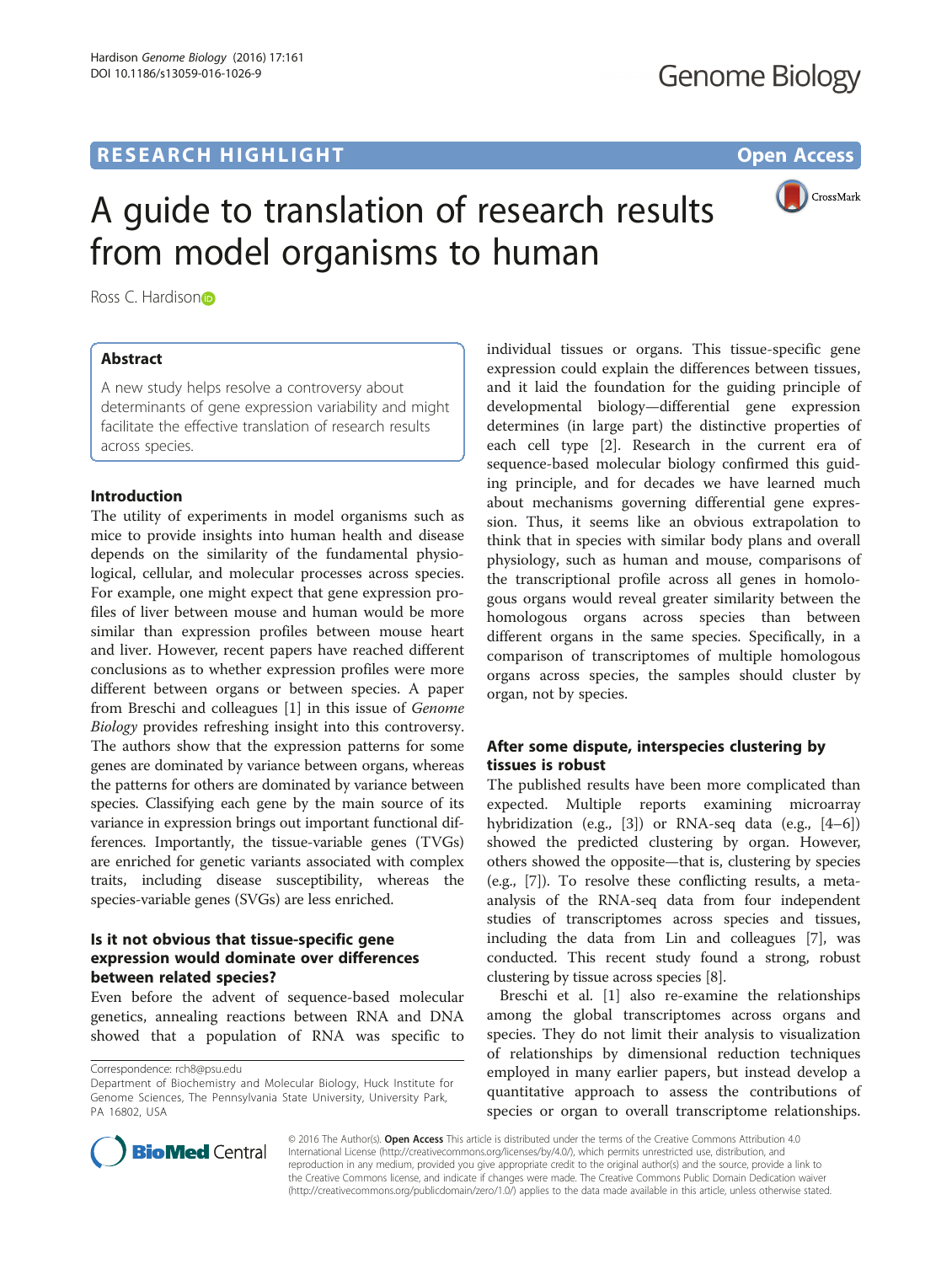From the pairwise correlations among transcriptomes, they generate a network of nodes (transcriptome of an organ from a given species) and edges (significant correlations between transcriptomes) and then analyze whether the modularity of that network is determined more by species relationships or organ relationships. The quantitative modularity analysis shows that variation in expression among organs dominates over variance among species.

These several studies and re-analyses revealed confounding and complicating factors that impact the interpretation of the results. Issues with study design and the need to avoid batch effects have been emphasized previously [\[9](#page-2-0)]. In addition, it is important to realize that differences in the sets of tissues examined and phylogenetic distances among the species, as well as mode of analysis (e.g., pairwise distances versus dimensional reduction approaches), can affect the clustering patterns [[1, 8](#page-2-0)].

## Embrace the diversity in variation of expression patterns

The analyses described so far treat the transcriptome of an organ from each species monolithically and the resulting global relationships are highly informative. However, the results also reveal a subset of genes with significantly altered expression patterns across species [[4\]](#page-2-0), suggesting that this subset of genes could contribute to species-

from reference [[1](#page-2-0)]

specific or lineage-specific features. Of course, other genes show patterns of expression in different tissues that are well preserved across species, reflecting a conserved regulatory program for this subset of genes [\[3](#page-2-0)].

Given these distinct subsets of genes, Breschi and colleagues [[1\]](#page-2-0) focus on the determinants of expression variation for *individual* genes. They classified genes by the extent to which their expression patterns were dominated by species differences or tissue differences, using data from a previous RNA-seq study [\[5](#page-2-0)] that included six organs from each of seven species, ranging from human to chicken. Breschi et al. developed linear models to quantify, for each gene, the contribution of variation across organs and across species. Using the results of these analyses, they divided 6283 orthologous genes into four informative categories (Fig. 1). A large number of genes (2661), termed "constrained", show little variation in expression across either tissue or species [\[10](#page-2-0)]. The 3622 "unconstrained" genes were placed into three classes (Fig. 1b). Genes for which expression variation could largely be attributed to organ or species were further divided into tissue-variable genes (1245 TVGs) and species-variable genes (268 SVGs) using arbitrary, but stringent, thresholds. The remaining 2109 were classified as "others".

The sets of SVGs and TVGs differ in striking ways. The SVGs are enriched in gene ontology terms indicative of